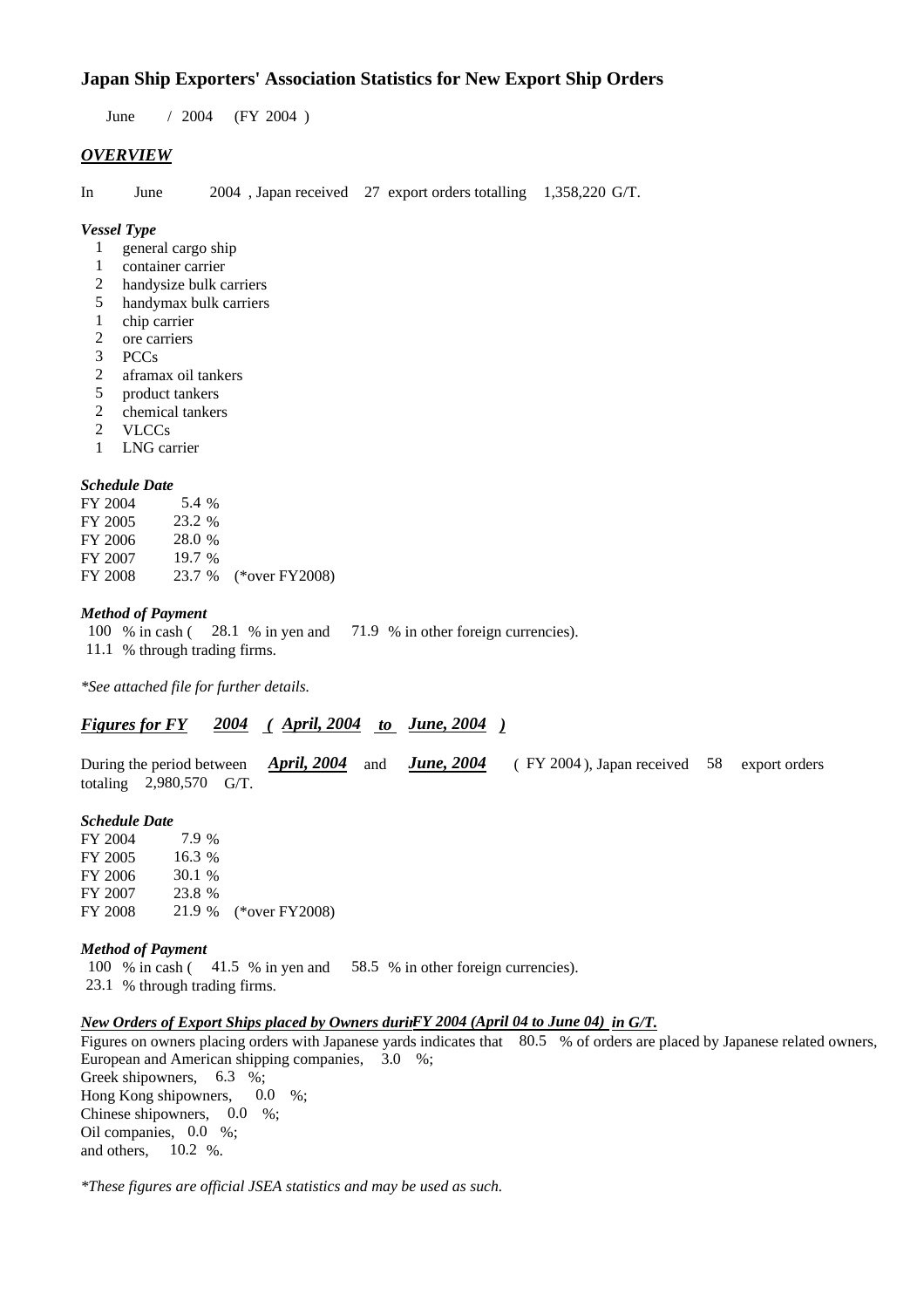## New Export Orders Placed in June 2004 (FY 2004) Based on Fiscal Year

Description Apr 03 to Mar 04 Apr 03 to Feb 04 Mar 2004 Apr 2004 May 2004 June 2004 Apr 04 to Jun 04 Jan 04 to Jun 04 No. $No.$   $G/T$ T || No. | G/T || No. | G/T || No. | G/T || No. | G/T || G/T || No. | G/T || No. | G/T || No. | G/T General Cargos ( 53 2,427,250 51 2,417,750 2 9,500 1 6,050 1 4,750 2 33,600 4 44,400 11 455,900 Bulk Carriers 355 15,276,690 340 14,572,590 15 704,100 16 852,150 6 213,700 13 624,600 35 1,690,450 66 3,073,100 Tankers 1344| 8,342,471|| 115| 7,179,504| 19| 1,162,967| 3| 259,500| 4| 286,200| 12| 700,020| 19| 1,245,720|| 58| 3,626,237 Combined Carriers 1 0 0 0 0 0 0 0 0 0 0 0 0 0 0 0 0 **Others** s and  $\vert 0$  0 0 0 0 0 0 0 0 0 0 0 0 0 0 0 Total 54220,046,411|| 506| 24,169,844| 36| 1,876,567| 20| 1,117,700| 11| 504,650| 27| 1,358,220| 58| 2,980,570|| 135| 7,155,237 FY 2002 / FY2003 (%) \* 172.4 184.9 92.2 101.6 22.5 35.5 35.2 \*\* 53.6 In CGT12,538,680 | 12,538,680 | 11,663,874 | 874,806 | 481,318 | 249,378 | 573,677 | 1,404,373 | 3,440,465

*Figures for shipbulding orders of 500 G/T and over for export as steel vessels placed with JSEA members are covered.*

\*FY 2002/FY2003

\*\*Calender Year 2004

JSEA (July 2004)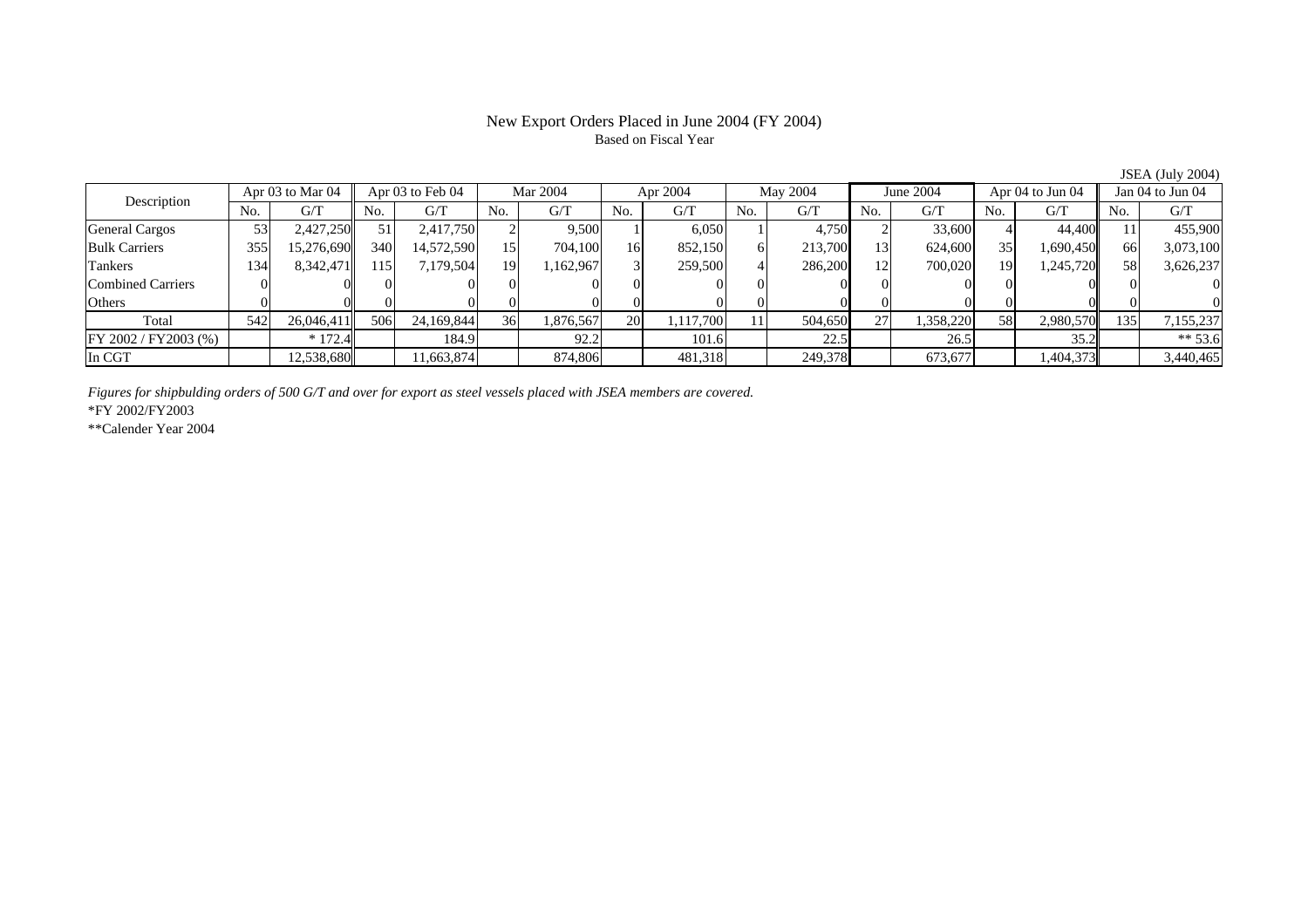## Export Ships Delivered in June 2004 (FY 2004) Based on Fiscal Year

Description Apr 03 to Mar 04 Apr 03 to Feb 04 Mar 2004 Apr 2004 May 2004 June 2004 Apr 04 to Jun 04 Jan 04 to Jun 04 No.No.  $G/T$ T || No. | G/T || No. | G/T || No. | G/T || No. | G/T || G/T || No. | G/T || No. | G/T || No. | G/T General Cargos ( 31 1,104,335 29 1,087,638 2 16,697 0 0 0 0 0 3 23,866 3 23,866 13 372,667 Bulk Carriers 113 4,561,732 99 4,110,315 14 451,417 12 534,776 10 444,865 20 984,149 42 1,963,790 87 3,572,137 Tankers 103 5,752,226 92 5,126,190 11 626,036 5 460,565 6 220,664 8 319,399 19 1,000,628 51 2,750,913 Combined Carriers 0 0 0 0 0 0 0 0 0 0 0 0 0 0 0 0 **Others** s and  $1$ 1 115,875 1 115,875 0 0 0 0 0 1 115,875 0 0 1 115,875 2 231,750 Total 2488| 11,534,168|| 221| 10,440,018| 27| 1,094,150| 17| 995,341| 17| 781,404| 31| 1,327,414| 65| 3,104,159|| 153| 6,927,467 FY 2002 / FY2003 (%) \* 110.6 112.7 93.8 161.5 87.8 145.6 128.4 \*\* 115.6 In CGT5,865,706 5,319,469 546,237 472,407 492,851 639,752 1,605,010 3,707,256

*Deliveries of new shipbuilding orders of 500 G/T and over for export as steel vessels placed with JSEA members are covered.*

\*FY 2002/FY2003

\*\*Calender Year 2004

JSEA (July 2004)